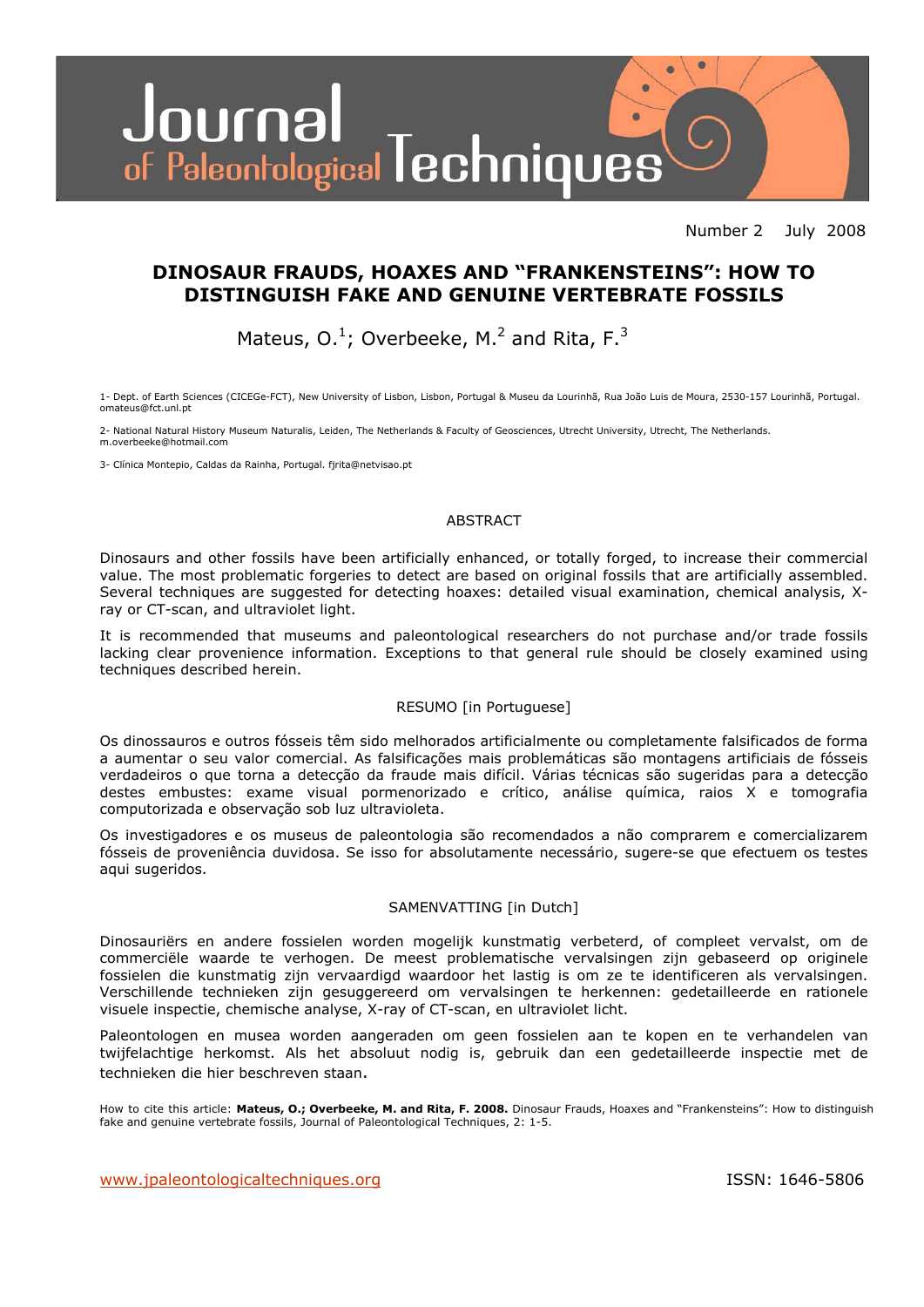#### **INTRODUCTION**

I

The high economic value of rare fossil specimens has fuelled their market value, firing the imagination of fossil dealers and collectors and increasing demand for fraudulent specimens. The production of fake fossil specimens is particularly common in poorly developed areas where fossil trading can represent one of the few ways to achieve economical survival. For example, China and Morocco are known to produce both genuine and fraudulent fossils, making the detection of fake all the more difficult (Dalton, 2000, 2004a, 2004b, Milner *et al*. 2001, Padian, 2000). Because complete specimens are rare, they command higher price. For this reason, forgers often find it profitable to join multiple specimens in order to assemble a fraudulent single skeleton that appears complete. Padian (2000) discusses in some detail the problematic nature of fossil trade and forgery with respect science and education in the United States.

A subject of shame and embarrassment for the researchers involved in their study, certain frauds have been divulged to the public. For example, the famous "Piltdown Man", a forgery merging a modern human skull with the jaw of an orangutan, was advanced as a single specimen of a putative primitive human ancestor that fooled anthropologists for decades (Weiner, 1955).

One of the most conspicuous recent examples of fraudulent composite dinosaur fossils is the famous *Archaeoraptor* specimen from the Liaoning Province of China. This "discovery" was the subject of coverage by media sources including *National Geographic* and *Nature* (Rowe et al., 2001; Sloan, 1999; Zhou et al., 2002). Careful examination subsequently revealed that the specimen represents at least two and up to five, separate specimens that were fraudulently merged to assemble a single "individual" (Zhou et al., 2002).

Fossil frauds are usually forged to obtain not only profit, but also publicity. Cunning forgers may put much training and effort to render hoaxes as realistic as possible. Some forged fossils are fantastically verisimilar to real fossil specimens and may easily fool an incautious fossil-buyer.

The aim of this paper is to give the method of fraud recognition. The goal is to discuss a methodology to detect frauds, and not to discuss a buying setting, ethical behaviours or even to recommend how to buy fossils.

#### **WHAT IS A FOSSIL FRAUD?**

The degree of fossil authenticity is broad, ranging from unadulterated fossils, to enhanced or merged original specimens, to complete forgeries containing no fossilized material at all. Milner *et al*. (2001) report several cases of sculpted "fossils" from Asia, particularly from China.

A fraudulent fossil specimen is an object that has been artificially transformed in order to deceive potential purchasers that it represents a genuine, unaltered fossil.

There are three main kinds of hoaxes:

 1) Those that contain no original fossil material, such as shapes carved in rock;

 2) Those that do contain original fossil material, but are entirely or partially altered in order to give the appearance of a more complete specimen (example: a sculpted carved skull from a fragment of a limb-bone);

 3) Those that are true fossil but artificially combine from multiple individuals (mostly from the same species). Many of the most successful frauds are half-faked by incorporating general fossil material to form a chimera. Such frauds are more difficult to detect because they create "Frankenstein specimens" in which several specimens are joined to form a single individual, a term evoking Doctor Frankenstein's monster created from parts of several human individuals in the 1818 novel by Mary Shelley. The chimera from the Greek mythology had different species parts: lion head, posterior body of snake and main body of a goat, while Frankenstein's monster was a human made from parts of other humans.

#### **HOW TO DISTINGUISH FAKE AND REAL?**

To distinguish a real fossil from a fraud can be difficult. Although many fraudulent fossils seem authentic at first glance, with experience, one can distinguish a fraud by simple observation. For those without such experience, a few simple but effective techniques assessing specimen authenticity are suggested here, including CTscans, acids, and UV-light.

Close visual examination is capable of catching most attempts at fossil fraud. "Frankenstein fossils" can be distinguished with the naked eye, or with the assistance of a microscope. Such fossils comprised of multiple individuals merged into a single specimen can be detected by identifying colour differences associated with differences in preservation. Colour differences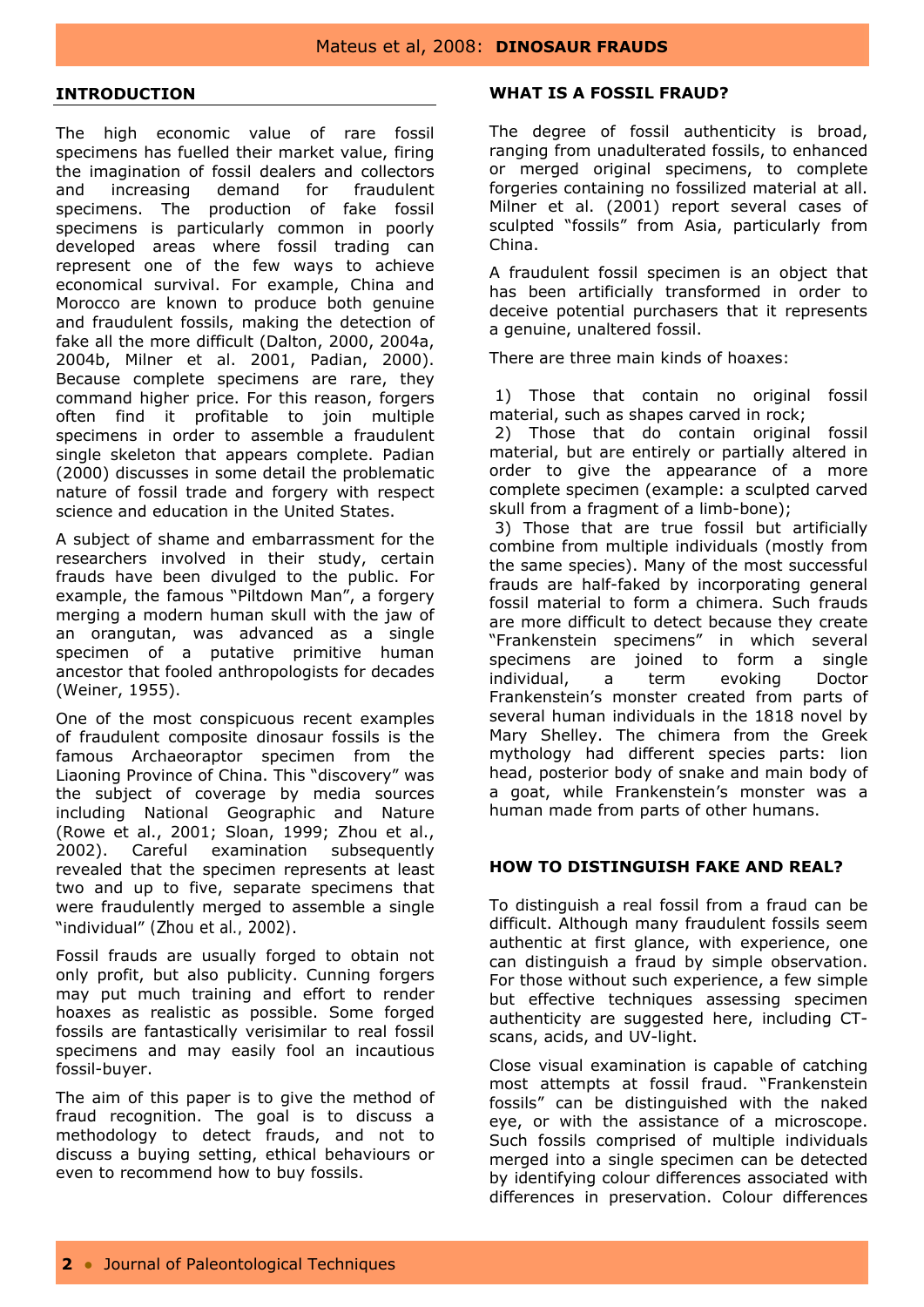can be relatively minor, with one bone slightly darker than the others, or major, preserving range of different colours. Although such forgeries can seem realistic to the untrained eye, certain types of colour differences within a given specimen are not natural, and present a good indication that the specimen is suspect.

I

The completeness of a fossil skeleton can be the first key in detecting a fraud. Although genuine complete fossils are not unknown to science, it is important to realize that such fossils are rare and valuable. Not coincidentally, it is this rarity which encourages the forgery of complete skeletons. Imperfections in fossil specimens are often filled in with waxes, glues or other materials (figure 1). Such media can be used to attach two dissociated specimens, or to replace bones entirely. Detection of these forgery techniques is often facilitated by using a stereomicroscope or binocular lens, whereby waxes are easily distinguished from true bone based on their surface textures, reflective properties, and colour patterns. Wax or glue can also be distinguished from bone by scratching the surface carefully with a needle or airscribe. Bone tends to be harder and more brittle than wax and inconsistencies in texture and scratch properties can often reveal areas for concern.



Figure 1. Forged assembled *Psittacosaurus* scapulocoracoid based on genuine bone. Note the gap refilled by wax. The middle part of the shaft is slightly darker and the cracks are reddish, in contrast with the brownish cracks seen on other aspects of the specimen. The crack shown in the inset is also unnatural: it stops abruptly where the bone is completed by wax (specimen from private collection).

Forgeries are often smoothed with sandpaper to blur the interface between true bone surface and filler materials. Whereas fossil bone surface texture tends to be coarse and rough, fossil bones treated in this manner take on a polished surface texture, devoid of natural imperfections. Excessive sanding may also reveal the internal cortical bone texture. In figure 2, the premaxillae were sanded flat.



Figure 2. Forged assembled *Psittacosaurus* skull based on genuine bone, in anterior view. The original bone was sandpapered.

Sutures between bones, especially in the skull, are difficult to falsify and are often absent in forgeries. Forgers often use parts of real cranial bones in combination with other bone fragments (cranial or not) to create a skullshape, often quite realistic at first glance. To complete the picture, forgeries are often encased in mixtures of sand and the actual rock matrix encasing true fossils. For example, mosasaur bones and teeth from Morocco have been falsely assembled to create a tooth bearing jaw. Cementing matrix around such forgeries often makes them look more authentic, and teeth can even be prepared out of the matrix without it being obvious that the encasing "rock" is artificial. The false rock matrix has a more plastic consistency, and the interstices may retain wax or glue remains, which may be detectable during the regular preparation process with airscribe.

A simple chemical analysis can easily detect such frauds. Several acids, including formic acid (HCOOH, diluted to 20%), hydrochloric (HCl, diluted to 33%), acetic acid (CH<sub>3</sub>COOH, diluted to 20%), can be applied to differentiate natural from artificially cemented matrix. True rock matrix and bone often reacts to the HCOOH and HCl, with small bubbles appearing on reactive surfaces upon application. In contrast, most waxes, glues and artificial infill substances do not react to these acids. This convenient and inexpensive test can provide nearly instantaneous detection of false materials. In addition, because many glues and waxes are inflammable, a simple lighter test can be used to detect the use of such materials in suspected forgeries. In these cases, glues and waxes often burn or melt when exposed to flame. Finally, acetone and other powerful organic solvents can be useful in the detection of artificially cemented material associated with a suspect specimen. These can easily reveal any paints, in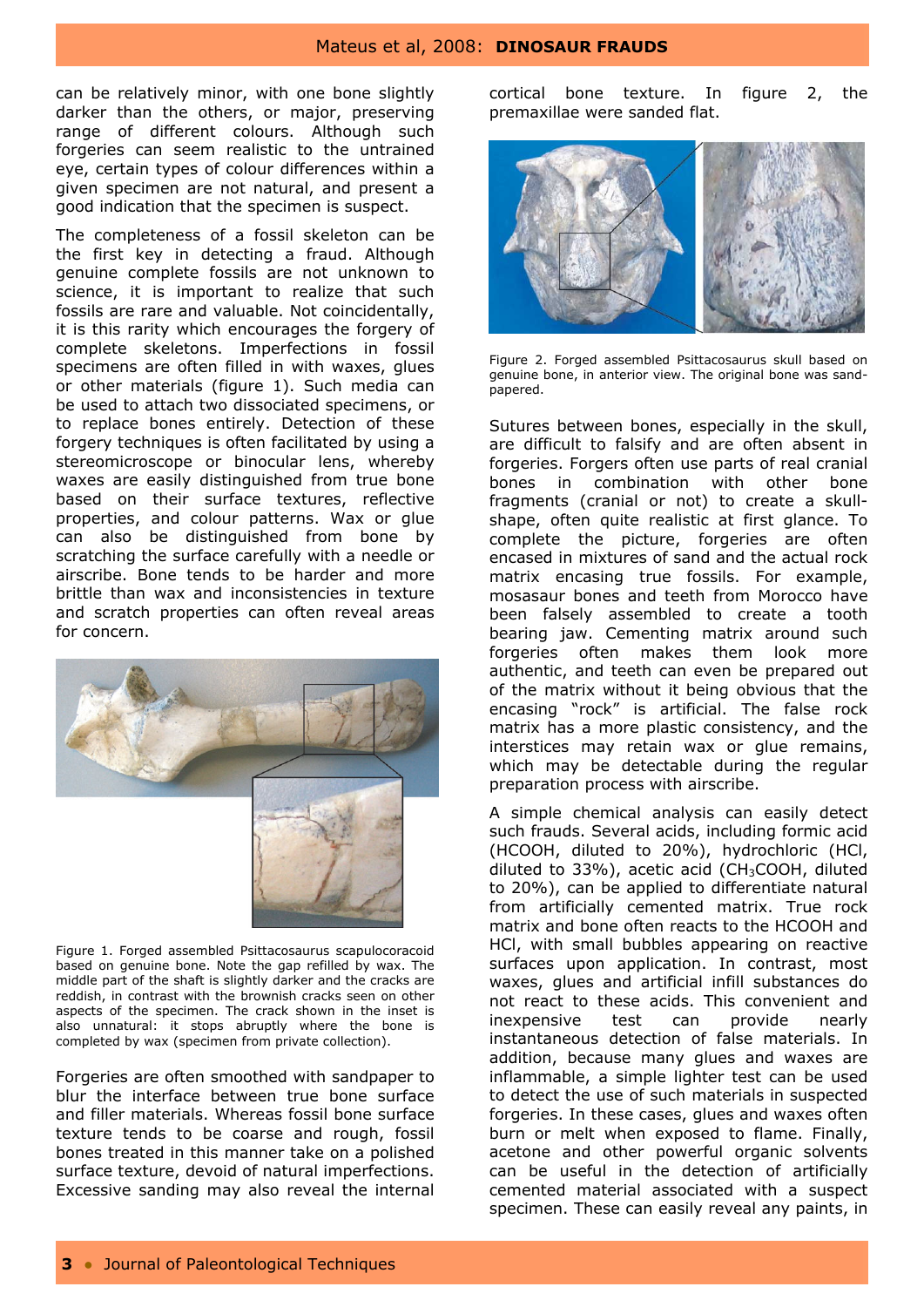addition to glue and wax that can be combined with matrix silt or powder, to provide a naturallooking finish on forgeries. Applying to the bone just a few acid drops or exposing to fire locally and during just a few seconds is, in most of the cases, sufficient to detect frauds and keep integrity of the fossil, without damaging it.

I

Computed Tomography (CT) and X-ray analyses are effective techniques to detect hoaxes, and the use of such medical tools has been increasingly common in every day scientific research. Radiographic analyses detect differential densities of bone, rock, and other materials. Fossil bone and rock matrix are most of the times higher in density, which is normally depicted in the X-ray or CT film by a lighter colour. CT and plain film x-rays can reveal areas of low density on a given specimen (in darker colour) as potential areas of artificial wax or glue infill that are less apparent to the naked eye. The figure 3A shows the example of a *Psittacosaurus* skull X-ray in lateral view where the true bone is mainly white, the rock in pale grey and the wax and glue is invisible or dark grey under the x-ray. The figure 3A and 3B shows respectively a femur and a sacrum where the bone gaps seen under the X-ray represent the parts filled artificially not easily detected by a naked-eye surface examination.



Figure 3. CT-scan of assembled skull (A), femur (B) and sacrum (C) of *Psittacosaurus*. Most of the bone is real, but gaps between fragments were filled with wax that is not visible in the scan due to their low density. The core of the "skull" is comprised of a rectangular stone, with genuine

bone fragments glued around it. CT-scanning was conducted at the Clinic Cedima, in Caldas da Rainha, Portugal.

Because of different material reflection under ultraviolet light (UV), also known as black light, a composite specimen will glow with different colour and tonalities when seen under UV light because the mineral composition fluoresces differently under short wave ultraviolet versus long wave ultraviolet. Such technique is useful to distinguish original bone from the false matrix and to distinguish the bones from different proveniences. The figure 4 the colour of the bones of the psittacosaur skull in dorsal view are pinkish and green, which may represent true bone collected in different localities (therefore different mineral composition and dissimilar UV fluorescence) or larger concentration of waxes and glues. In this case the true dinosaur bone fluoresces in pink. Although effective in most cases, this technique does not always works because in dependent on the differential composition of the minerals.

This is a general overview of techniques. More details about these techniques should be found and experts consulted about them, if needed.



Figure 4. *Psittacosaurus* skull under ultraviolet light. Different colours indicate different bone origins and filler materials.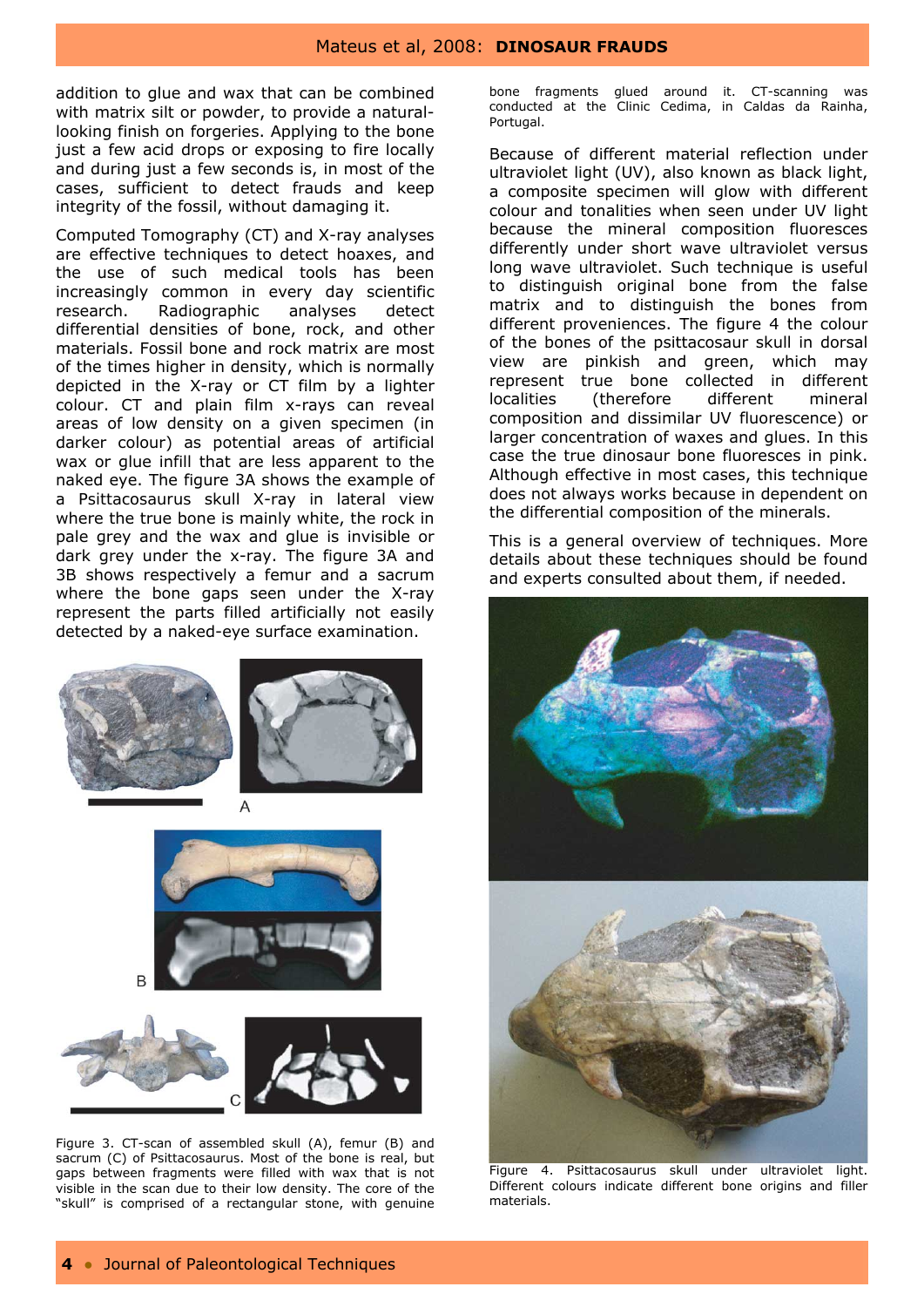The purchase context is also relevant to understand the veracity of fossils. Fossils have a high likelihood of being forgeries when they are available at low prices in tourist shops and local markets where professionals are unlikely to visit.

#### **RECOMMENDATIONS AND DISCUSSION**

Paleontological hoaxes have implications for science. When incautious researchers and museums expend their limited resources to acquire fraudulent specimens of limited value, this diverts the use of those fund from the acquiring of authentic specimens. Moreover, such scandals can be exploited to discredit evolutionary scientific inquiry (see, for example,

the pseudoscientific article by Harrub and Thompson, 2001).

We underscore that it is imprudent for paleontological researchers and institutions to purchase and/or trade in fossils lacking clear provenience information. Techniques for detection of forgeries described herein are to be viewed as a last resort and/or safety precaution in verifying specimen integrity. A second opinion from a trained paleontologist or fossil preparator may also give a valuable contribution to detect frauds.

#### **ACKNOWLEDGMENTS**

We thank to Nancy Stevens, who reviewed the manuscript and to the referees for the comments and suggestions.

#### **REFERENCES CITED**

I

- **Dalton, R. 2000.** Chasing the Dragons. Nature, 406: 930-932.
- **Dalton, R. 2004.** Feathered fossils cause a flap in museums: Nature, 429: 5.
- **Dalton, R. 2004.** Feathers fly as China cracks down on illegal fossils sales. Nature, 431: 496.
- **Harrub, B. and Thompson, B.** 2001. *Archaeopteryx, Archaeoraptor*, and the "dinosaurs-to-birds" theory. Reason and Revelation, 21(4):25-31.
- **Milner, A.C.; Forey, P.L.; Greenwood, T. and Williams, C.T. 2001.** Caveat emptor – fake fossils from the Far East. Geology Today, 17 (2), March–April 2001
- **Padian, K. 2000.** Feathers, Fakes, and Fossil Dealers: How the Commercial Sale of Fossils Erodes Science and Education. Palaeontologia Electronica, 3(2) http://palaeoelectronica.org.
- **Rowe, T.; Ketcham, R.A.; Denison, C.; Colbert, M.; Xu, X. and Currie, P.J. 2001.** The *Archaeoraptor* forgery. Nature, 410: 539-540.
- **Sloan, C. P. 1999.** Feathers for T. rex?. *National Geographic,* 196 (5): 98-107.
- **Weiner, J. S. 1955.** The Piltdown Forgery (Oxford University Press, London, 1955).
- **Zhou, Z.; Clarke, J.A. and Zhang, F. 2002.** Archaeoraptor 's better half. Nature, 420: 285.

Additional images and material can be downloaded at http://www.jpaleontologicaltechniques.org/